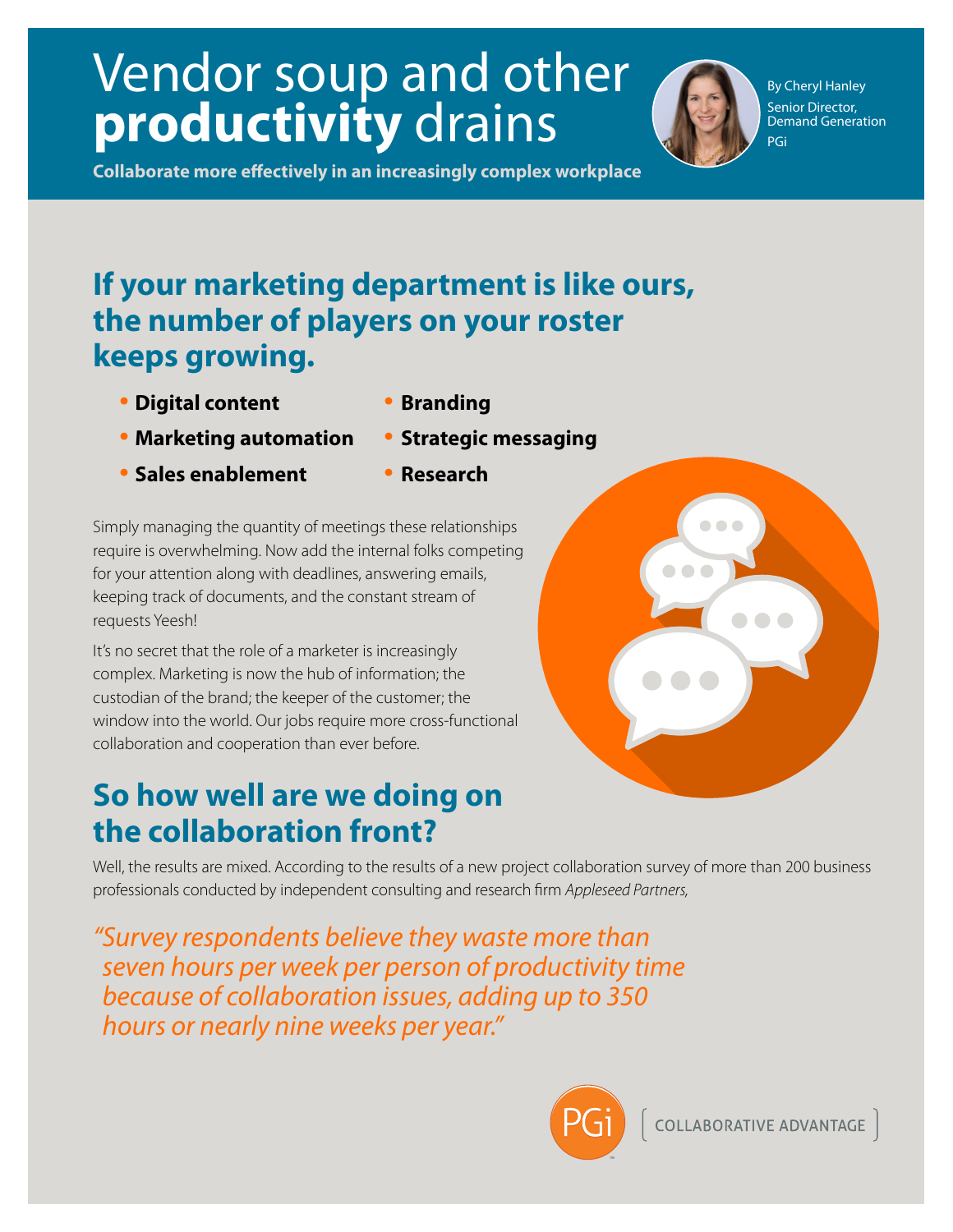Reasons cited include "partial" legacy tools or point solutions ill-equipped to handle modern collaboration needs, and non-certified project managers, who cite the following top three as their tools of choice email (73%), spreadsheets (62%), and phone calls (53%).



## **For many of the marketers that we talk to, this is how collaboration looks:**

- *Email overload:* Tons of emails from various team members, most featuring identical subject lines (preceded by re:) that make it difficult to separate crucial responses from irrelevant ones.
- *Limited version control:* Just when you think the document is final, you find out two different people made extensive edits to different, older versions. Or somebody critical to the project was inadvertently left off the review process.
- **Chaotic project management:** It's hard to track which pieces of information are still missing and where approvals stand.
- **Document ends up in the ether:** The documents final resting place is on someone's PC, never to be shared again. In fact that person left the company a few months ago, so you have no chance of retrieving it.



The good news is that when you implement next-generation collaboration technologies — like integrated document, content and project management, you fare much better, and your performance can actually improve. According to an Aberdeen survey, respondents report significant business performance improvements compared to ad hoc users: